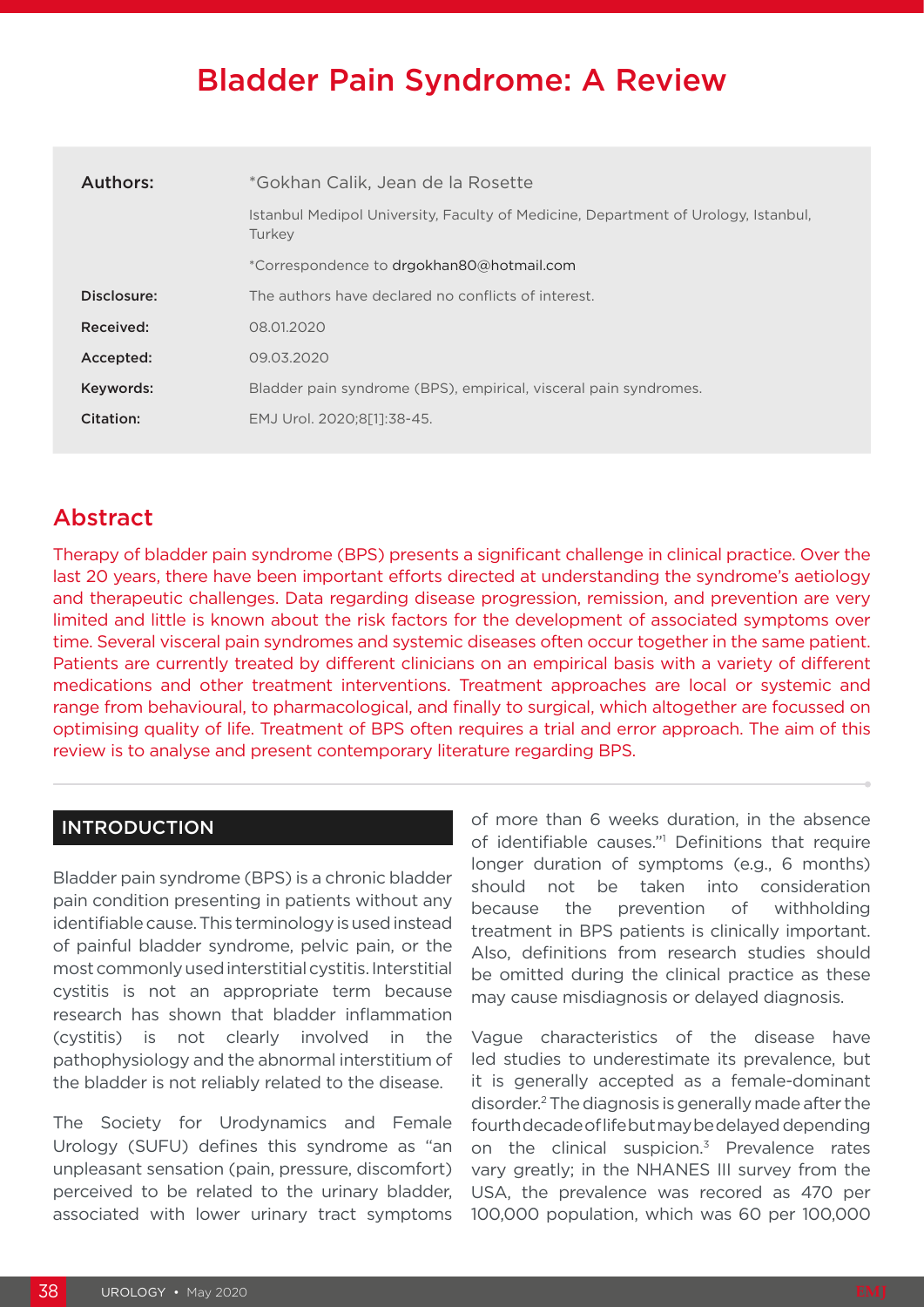men and 850 per 100,000 women.4 These numbers indicate that nearly 83,000 men and 1.2 million women have BPS in the USA. In Europe, prevalence figures are much lower: 8-16 per 100,000 women.<sup>5</sup> The patient's age should not be an exclusion criterion, as BPS is observed amongst children and adolescents.<sup>6</sup>

BPS should be a diagnosis of exclusion. The RAND Interstitial Cystitis Epidemiology (RICE) study investigating women with chronic bladder pain used exclusion criteria. Patients with bladder cancer, urethral diverticulum, spinal cord injury, stroke, Parkinson's disease, multiple sclerosis, spina bifida, cyclophosphamide treatment, radiation treatment to the pelvic area, tuberculosis affecting the bladder, uterine cancer, ovarian cancer, vaginal cancer, genital herpes, and pregnancy are all excluded.<sup>7</sup> During the diagnosis, similar exclusion criteria should be adopted for men also. In the RICE study, two definitions had been established for women based on either high sensitivity or specificity. The high sensitivity definition dictates pain, pressure, or discomfort in the pelvic area, alongside a daytime urinary frequency greater than 10 to avoid the discomfort and to be without fear of wetting. The high specificity definition includes two more criteria, specifically the presence of antibiotic treatment-refractory symptoms and absence of hormonal injections for endometriosis in women. High sensitivity criteria correctly identify BPS patients in 81% of cases with 54% specificity, whereas high specificity criteria correctly exclude non-BPS cases in 83% of cases with 48% sensitivity.<sup>7-9</sup>

Most patients with BPS feel pain or discomfort while holding urine and take relief after micturition.10 It is important to define pain in a broad spectrum because some patients may deny pain but instead report pressure feeling.

In addition to pain, urgency, frequency, nocturia, dysuria, dyspareunia, bladder spasms, and suprapubic pressure sensation are common symptoms.<sup>11</sup> Patients usually define an increasing number of symptoms after the single initial symptom, such as dysuria, frequency, or pain. Symptoms vary from time to time and severity also changes. The onset of symptoms is generally gradual but some patients may define an abrupt onset without a triggering

situation. Sudden intensifying symptom flares sometimes occur and may continue for several hours, days, or weeks. Symptoms may exacerbate during stress, menstruation, exercise, sexual intercourse, prolonged sitting, or following intake of certain foods or drinks.12-14 Patients tend to hold their urine volume as low as possible and try to empty their bladder at the first opportunity; despite this, urinary incontinence is rarely observed. A possible aetiology may be related to bladder wall problems. Bladder impermeability to solutes stems from the glycosaminoglycan layer of the urothelial surface and defects in this impermeable surface expose the urothelium to urinary irritants, in turn leading to tissue damage, hypersensitivity, and pain.15

On physical examination, tenderness in the hip girdle, abdominal wall, urethra, and pelvic floor can be felt, as well as potential accompaning scrotal and penile tenderness in men. Significant pelvic prolapse, inguinal hernia, urethral diverticulum, uterine or cervical mass, prostate induration, and eroded or exposed vaginal mesh should be checked during the examination.

Impact on psychosocial functioning and quality of life is very typical in patients with BPS. BPS may cause depression, anxiety, loss of work– life balance, stress, panic disorder, and sexual dysfunction.16 BPS patients may be reactive for these mental health situations, but there is also some evidence suggesting a genetic link between BPS and panic disorder.<sup>17</sup> There may be comorbidities associated with BPS, such as fibromyalgia, irritable bowel syndrome, chronic fatigue syndrome, Sjögren's syndrome, chronic headaches, and vulvodynia,<sup>18</sup> and common pathophysiology may exist. BPS may be part of a more generalised systemic disorder. Also, additional epidemiological studies suggest that many of these somatic symptoms are also present if the BPS patient is correctly assessed during the diagnostic workup. In addition to this, another hypothesis is that BPS may be a part of the continuum of painful versus non-painful overactive bladder syndrome.19

Quality of life is lower when compared to the controls;20 because of this, social, educational, and career-related activities may not be pursued. Additionally, emotional distress, depression, and social isolation may be substantial.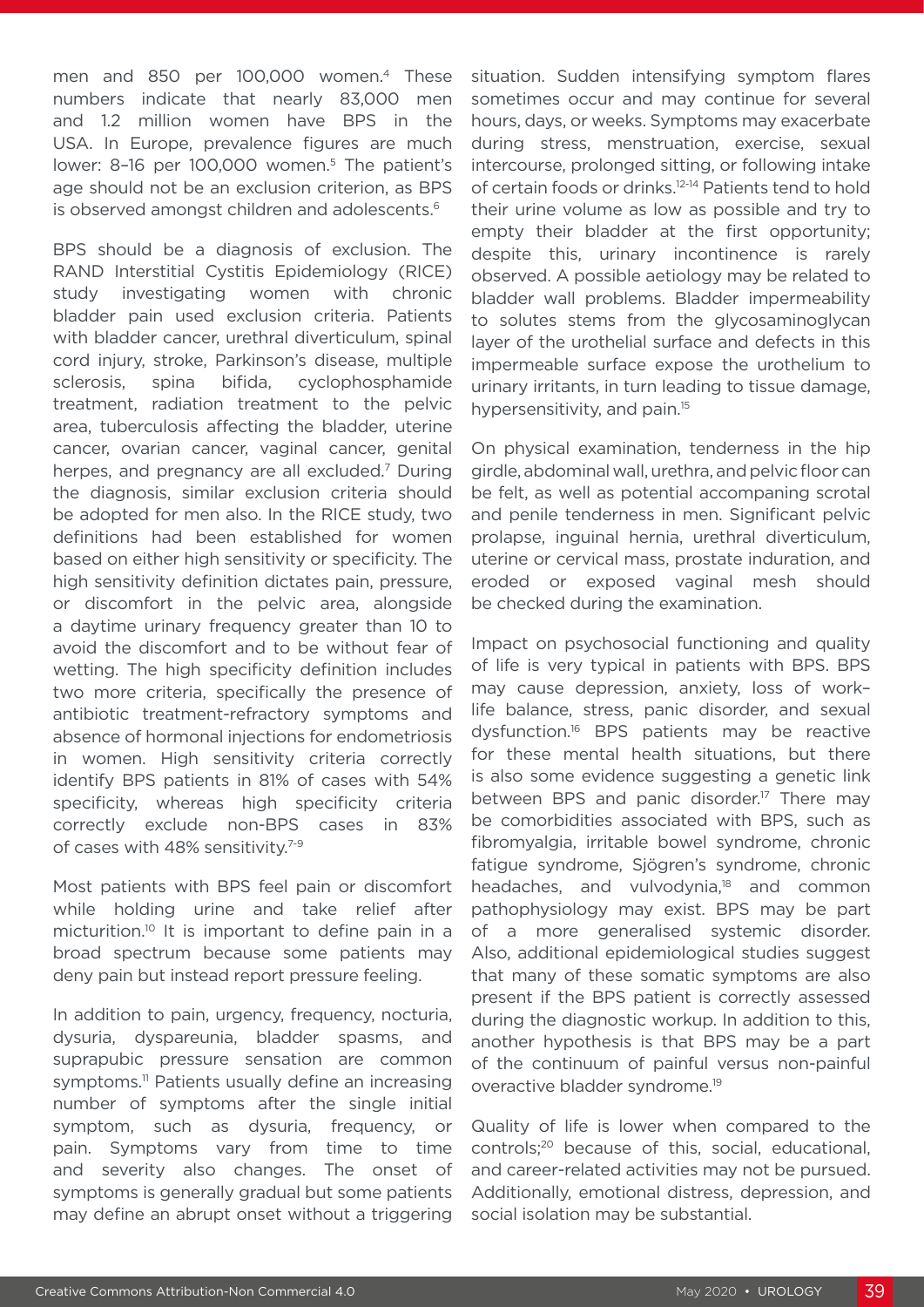There is an increased interest in BPS among the urology community because of the issue pertaining to quality of life and genitourinary function. The aim of this article is to provide contemporary knowledge to the general urologist.

#### ASSESSMENT

#### **Costs**

The economic burden of BPS on the healthcare system is immense. Direct costs associated with BPS include physician visits, prescription medications, outpatient procedures, and hospitalisation. These costs are greater than the mean annual per person direct costs of diabetes, depression, hypertension, and asthma.21 Because of the chronic nature of the disease, these costs typically persist for years. Indirect costs of BPS include lost productivity while working or time away from work. This is a serious problem because the condition primarily affects those of working age (i.e., 25–50 years old).

#### Patient History

A history of pelvic pain irrelative with bladder filling, haematuria, severe urinary incontinence, prior surgery, pelvic trauma, recurrent urinary tract infections, irradiation, or neurological disorder may prompt for diagnostic cystoscopy and/or urodynamics. A 2-day voiding chart is recommended for all BPS patients. A frequent and low volume (<300 mL) voiding pattern is generally observed.

#### Urinary Tests and Instrumentation

Standard urine tests and post-void urine should be checked in all patients. A urine culture should be added if the urine test indicated an infection. Routine cystoscopy is not recommended but in the event of clinical suspicion for various situations (e.g., haematuria, unresponsiveness to previous treatment) it should be performed. There are two findings during cystoscopy: Hunner lesions, which are reddened lesions on the bladder mucosa with attached fibrin deposits that typically bleed after hydrodistention; and glomerulations, which are petechial red areas seen during the cystoscopy. In BPS patients these are of limited diagnostic value because they are nonspecific findings (e.g., one study found glomerulations in 45% of healthy patients), and their presence does not correlate well with symptoms.<sup>22,23</sup> An increased number of mast cells may be present on bladder biopsies.

#### Additional Tests

The potassium sensitivity test is best avoided because of the extreme pain felt during the procedure and the result not being specific to BPS.24 Instillation of lidocaine to the bladder is also not reliable.

#### TREATMENT

As BPS is a chronic disorder, after the initial diagnosis all patients must be informed about the unavailability of curative treatment and that the goal is to provide relief of symptoms to achieve a good quality of life. Some studies suggest that BPS has a waning and waxing course with an average improvement over time, but other papers report patients with more improvement.25,26 These conflicting results from different studies are not surprising because they were produced from different patient populations with varying purposes.

In BPS, initial measures applied to the patients should be patient education, treatment of comorbid diseases, and psychosocial support. The treatment strategy should start from the most appropriate conservative options and proceed to the less conservative therapies if symptom control is not enough. No single therapy is successful and continuously effective in all patients.27 In order to optimise the quality of life, the treatment method should be tailored to the specific symptoms of each patient until the more effective therapies are available. After a reasonable period of the unsuccessful treatment trial, it is justifiable to advance to the next treatment level assuming consensus between the patient and the clinician. In instances where patients have a more complex presentation and/ or have failed response to standard treatment approaches, urologists may need to co-operate with other clinicians such as gynecologists, gastroenterologists, pain specialists, physical therapists, primary care providers, nurse practitioners, and dietitians. Each treatment is individual, and if a patient rapidly develops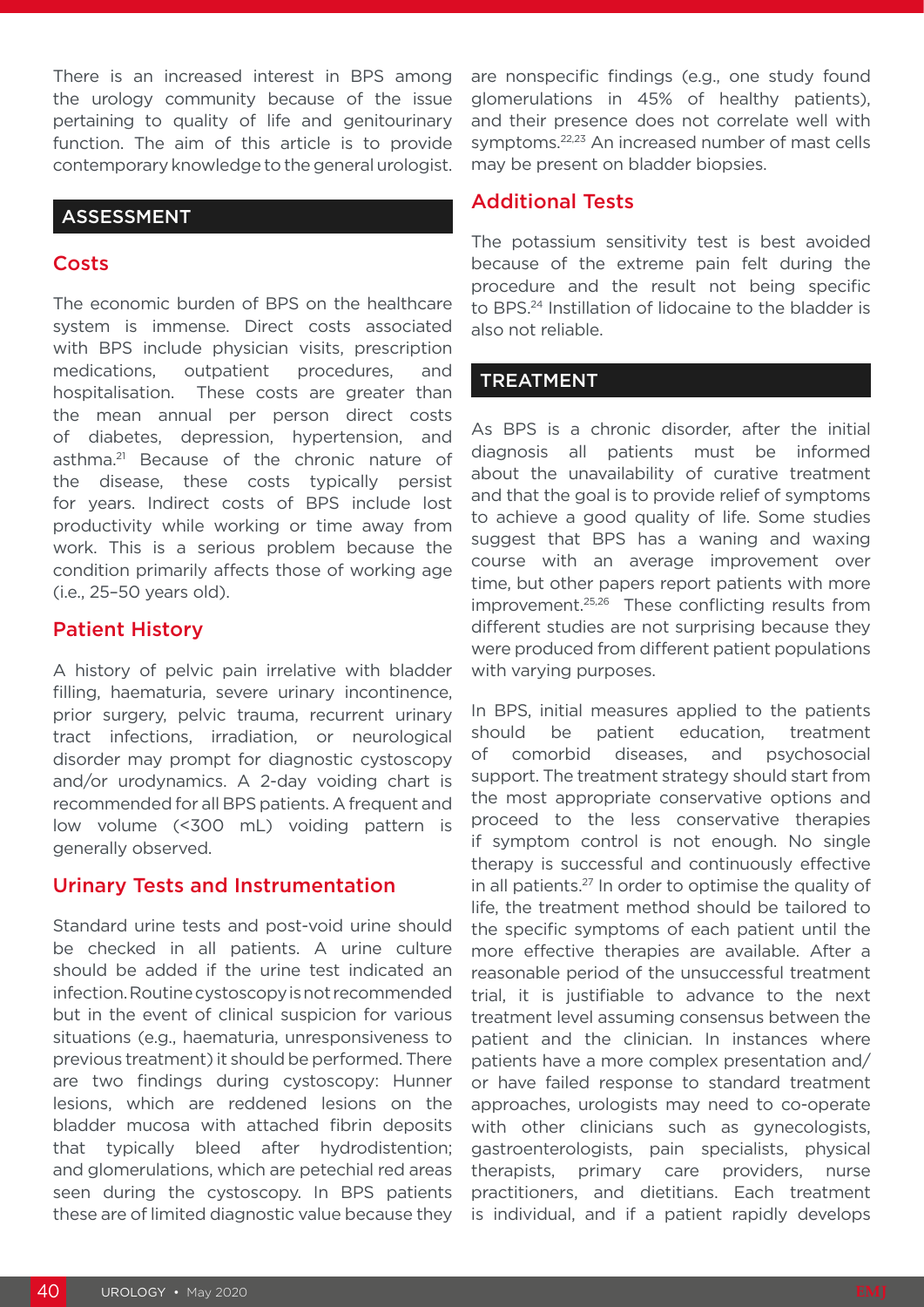worsening symptoms it is wise to proceed to more aggressive therapies.

The American Urological Association (AUA) has issued clinical practice guidelines for the treatment of interstitial cystitis/BPS.28

### First-Line Treatments

Self-care practices and behavioural modification should be discussed with the patient. Patients should be encouraged to cope with stress and manage stress-induced symptom exacerbations. Application of local heat or cold over the perineum or bladder; avoidance of activities, foods, or drinks that exacerbate the complaints; pelvic floor muscle relaxation; bladder training with urge suppression; fluid restriction; or additional hydration to alter the concentration and/or volume of urine can be recommended.<sup>27,29</sup> Foster et al.<sup>30</sup> reported that 45% of 136 BPS patients treated with these measures had a moderate-to-marked improvement at 12 weeks.

Stress increases BPS symptoms and effective coping with family, work, or post-traumatic experience is an important part of the management.<sup>31</sup> Clinicians should educate the patients about normal bladder function. They should try to explain what is known and not known about BPS and also make short comparisons between the benefits and risks of treatment alternatives. There are two facts that should be emphasised by the clinician: first, that there is no single treatment that is effective for the majority of patients, and second, that symptom control may require trials of various treatment options before seeing marked improvement.

#### Second-Line Treatments

Many BPS patients experience pelvic floor muscle tenderness and pain so appropriate manual physical therapy techniques may be applied. The benefits of physical therapy have previously been calculated as a 59% response rate in receivers versus 29% in nonreceivers.32 Pelvic floor strengthening exercises like Kegel should be avoided because they may worsen the symptoms.

There are no comparative studies of oral medications for interstitial cystitis/BPS; the choice of agent depends upon the risk of

adverse effects and patient preference. Tricyclic antidepressants such as amitriptyline are believed to have analgesic properties and to also relieve the depressive symptoms associated with chronic pain. In a clinical randomised trial, oral amitriptyline (25 mg daily titrated over several weeks to 100 mg daily if tolerated) was reported to be superior to placebo (63% versus 4%) over 4 months.33 Sedation, nausea, and drowsiness are extremely common adverse effects (up to 79% of patients) of amitriptyline therapy.

Pentosan polysulfate sodium (PPS) has a modest benefit in controlling BPS symptoms according to a randomised clinical study.<sup>28</sup> The proposed mechanism of action of PPS is that it reconstitutes the deficient protective glycosaminoglycan layer over the urothelium. In reality, however, only a tiny proportion of PPS is absorbed by the gastrointestinal tract and excreted in the urine of BPS patients.<sup>34</sup> Multiple randomised controlled trials have reported final outcomes of symptom reduction ranging from 21% to 56% in BPS patients, compared with 13% to 49% of patients under placebo. Adverse effects are not significant and seen only in 10–20% of patients. However, rare serious adverse effects on visual acuities such as metamorphopsia, blurred vision, and prolonged dark adaptation have been reported. PPS-associated maculopathy is a vision-threatening condition that can manifest in the setting of long-term exposure to the drug, and is a situation of ongoing interest in ophthalmology.35

Hydroxyzine is the most commonly used antihistamine for the treatment of BPS. The use of antihistamines for BPS is based upon the hypothesis that the pathogenesis process is hypersensitive in this condition. In one study, 23% of BPS patients treated with oral hydroxyzine (10–50 mg daily titration over several weeks if tolerated) for 6 months experienced symptom relief, however 13% of patients under placebo also felt symptom relief. This difference was not statistically significant.<sup>36</sup> Adverse effects (sedation, weakness) are common in up to 82% of patients but not serious.37

Cimetidine is used for its anti-inflammatory effect. Two observational studies have reported an improvement of symptoms in 44–57%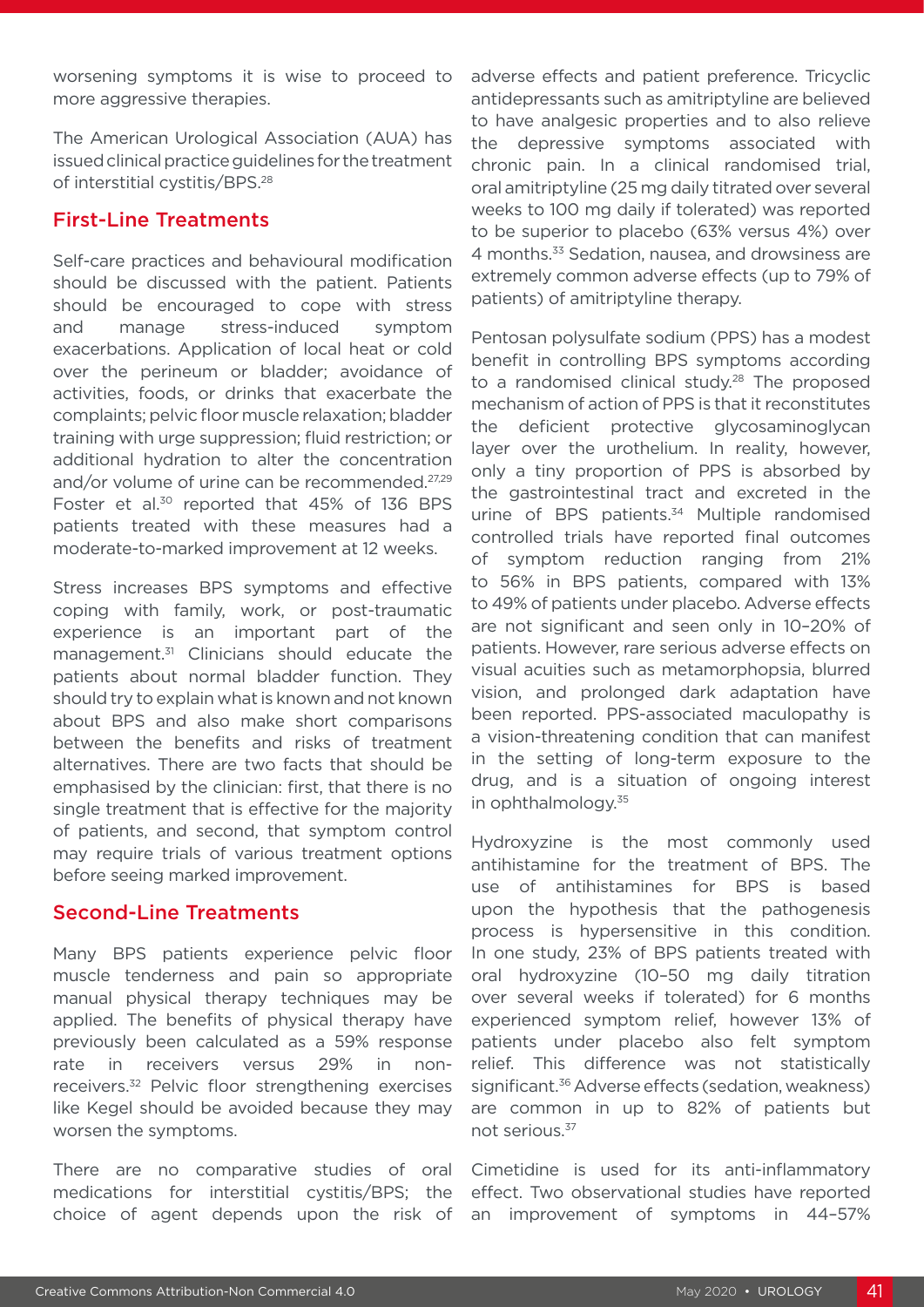of patients at follow-up without significant adverse effects.38,39

Dimethyl sulfoxide has a mechanism of action that is thought to be multifactorial, including anti-inflammatory, analgesic, smooth-muscle relaxing, and mast-cell inhibitory effects.40 Dimethyl sulfoxide is reserved for patients who have failed oral medications. Its use is limited because it is associated with a shortterm exacerbation of symptoms and requires multiple hospital visits for bladder catheterisation.

Heparin and lidocaine are also second-line bladder instillation agents offering short-term relief and minimal side effects.

#### Third-Line Treatments

Cystoscopy under anesthaesia with hydrodistension (60-80 cm  $H<sub>2</sub>O$ ) for a short duration (10 minutes) is an appropriate technique in patients failing more conservative therapies. Observational studies have reported clinical relief to range from 30% to 54% at 1 month, 18% to 56% at 2–3 months, and 0% to 7% at 5–6 months. Significant adverse effects were not reported.41-43 If Hunner lesions are present during cystoscopy then fulguration treatment should be applied. Post-treatment pain relief in patients is in the range of 75-86%.<sup>44,45</sup> There were no serious side effects but the patients should be informed about the re-treatment for when symptoms recur.

### Fourth-Line Treatments

Intradetrusor botulinum toxin Type-A (BTX-A) and neuromodulation are fourth-line therapies for BPS. The mechanism of BTX-A therapy effect for BPS is likely in its ability to modulate sensory neurotransmission. Two studies reported high initial efficacy rates of 74% and 86% at 3 months.46,47 The treatment effect is temporary and usually diminishes over a year.

The patients who are willing to receive BTX-A treatment should be informed about the potential for chronic urinary retention and also be able to perform self-catheterisation if needed.

The sacral neuromodulation device consists of an implanted lead that lies along a sacral nerve root (usually S3) and is attached to an implanted pulse generator. Alternatively, the lead can be placed to stimulate the pudendal nerve. Observational studies suggest symptomatic relief; however, the rate of re-intervention is high. A small retrospective observational study with an average follow-up of 60 months suggested that treatment of BPS with an implant provides long-term symptomatic relief for most patients; however, this study and another showed a high rate of re-intervention. Reasons for re-intervention included device malfunction, treatment failure, or loss of benefit.<sup>48,49</sup>

## Fifth-Line Treatments

The use of oral cyclosporine A has been reported to decrease the symptoms of some BPS patients, especially those with Hunner lesions. This agent is of limited use because of the severity of potential adverse effects, including nephrotoxicity, hypertension, immunosuppression, hair growth, gingival hyperplasia, paresthesias, abdominal pain, flushing, and muscle pain.<sup>50</sup> A randomised trial (N=64) to evaluate this therapy compared 6 months of treatment with oral cyclosporine A (1.5 mg/kg twice daily) to PPS (100 mg three times daily). Cyclosporine A showed significantly better results for improvement on a symptom scale (75% versus 19%) and reduction in urinary frequency (6.7 times versus 2.0 times per  $24$  hours). $51$ 

### Sixth-Line Treatments

Treatment-refractory symptomatic patients, those with significant loss of life quality, and those that are motivated to undergo irreversible major surgery are candidates for this lastresort treatment. The informed consent process is critical. Carefully selected patients must understand that pain relief is not guaranteed and pain can persist even if the bladder is removed. Substitution cystoplasty and urinary diversion with or without cystectomy are surgical options for this group of patients. Small bladder capacity under anesthaesia and the absence of neuropathic pain are associated with better outcomes.52,53

Figure 1 summarises the treatment algorithm; however, all treatment stages should be tailored to the symptomatology of each individual patient at the discretion of the physician. Following the treatment algorithm step-by-step is not mandatory and some steps may be skipped or reversed during the course of the therapy.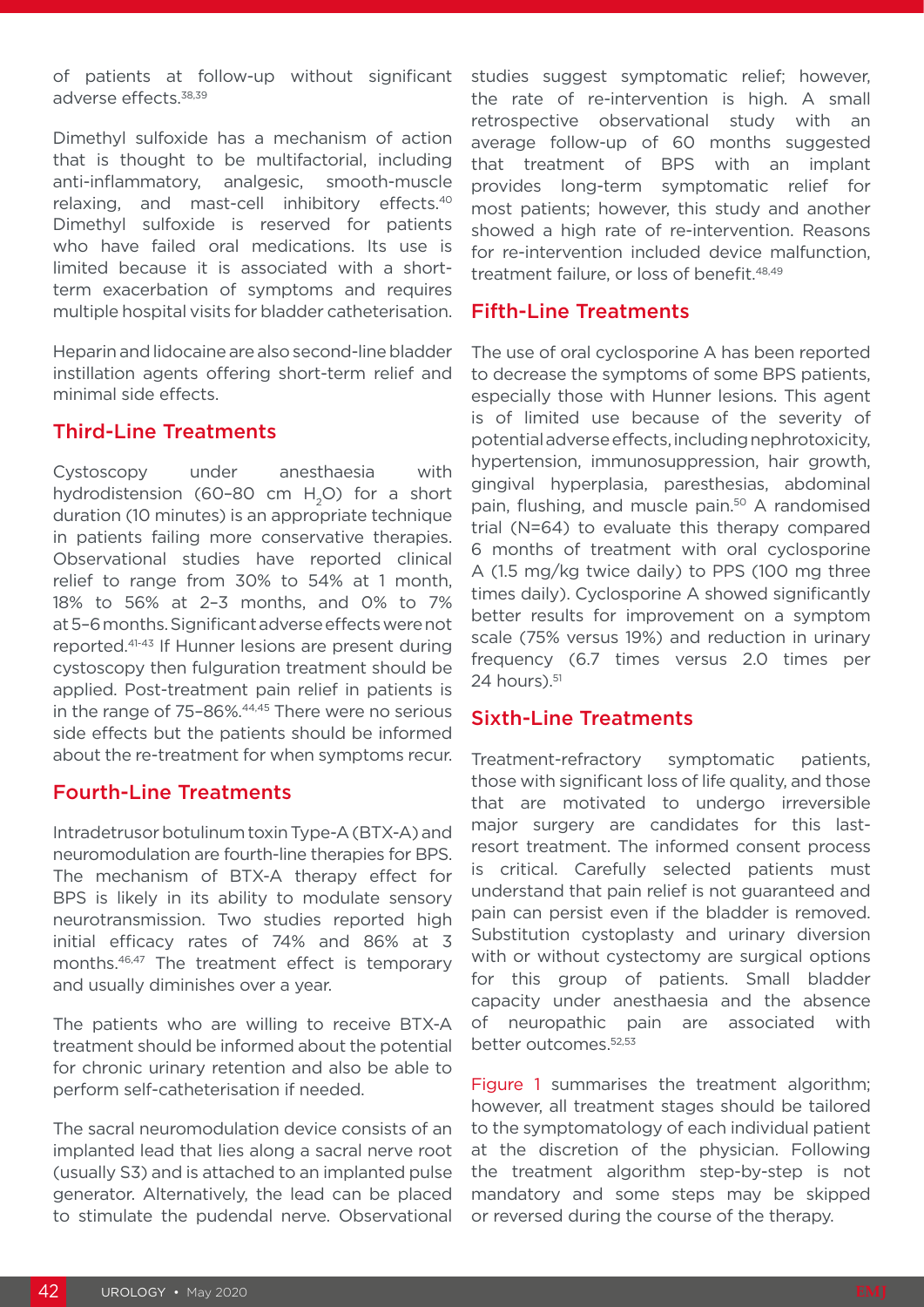

#### Figure 1: Treatment algorithm for bladder pain syndrome.

BPS: bladder pain syndrome; BTX-A: botulinum toxin Type-A; DMSO: dimethyl sulfoxide; PPS: pentosan polysulfate sodium; w/wo: with or without.

#### **CONCLUSION**

BPS is defined as an unpleasant sensation (pain, pressure, discomfort) perceived to be related to the urinary bladder, associated with lower urinary tract symptoms of >6 weeks' duration, in the absence of identifiable causes. The characteristics of the bladder pain or discomfort in patients with BPS are variable, but the most common is an increase in discomfort with bladder filling and relief with voiding. BPS is a chronic pain syndrome and the aetiology is not well understood. Focus on biomarkers such as APF is the next area of research.

The initial diagnostic evaluation of most patients with BPS may be performed by a primary care physician. However, certain patients with bladder pain symptoms warrant referral to a specialist, such as a urologist or urogynecologist, for additional diagnostic testing. Treatment is not curative and the goal of management is to provide relief of symptoms to achieve an adequate quality of life. There are many therapeutic approaches for BPS and none are proven to be helpful for all patients. BPS is treated with a step-wise approach quided by individual patient characteristics and the risk for adverse effects associated with each type of treatment.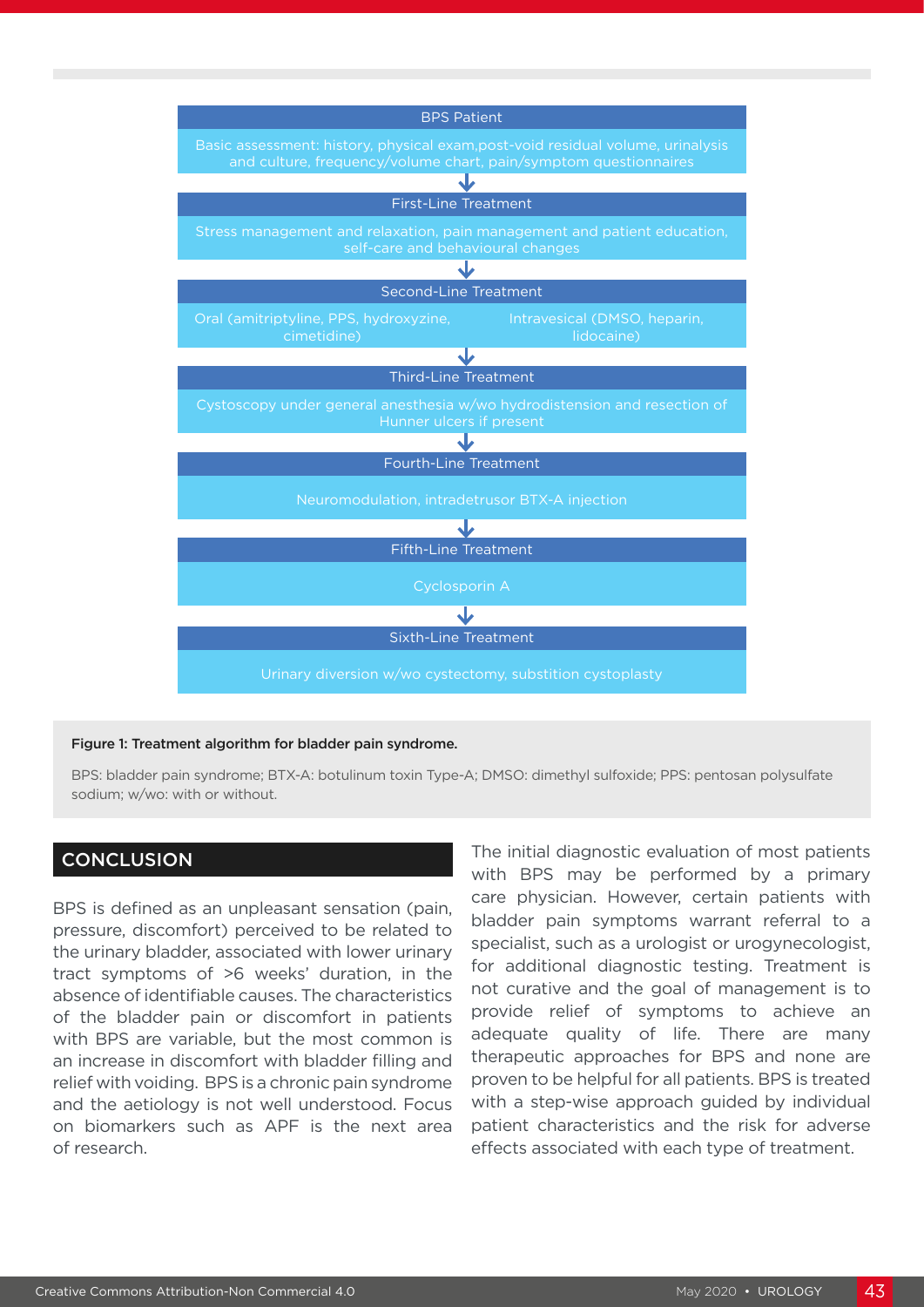#### References

- 1. Hanno P, Dmochowski R. Status of international consensus on interstitial cystitis/bladder pain syndrome/ painful bladder syndrome: 2008 snapshot. Neurourol Urodyn. 2009;28(4):274-86.
- 2. Clemens JQ et al. Interstitial Cystitis and Painful Bladder Syndrome. Litwin MS, Saigal CS (eds.), Urologic Diseases in America (2007), Washington: US Department of Health and Human Services, Public Health Service, National Institutes of Health, National Institute of Diabetes and Digestive and Kidney Diseases, pp.123.
- 3. Simon LJ et al. The ınterstitial cystitis data base study: concepts and preliminary baseline descriptive statistics. Urology. 1997;49(5A Suppl):64-75.
- Payne CK et al. Interstitial cystitis and painful bladder syndrome. J Urol. 2007;177(6):2042-9.
- 5. Bade JJ et al. Interstitial cystitis in The Netherlands: prevalence, diagnostic criteria, and therapeutic preferences. J Urol. 1995;154(6):2035-7;discussion 2037-8.
- 6. Mattox TF. Interstitial cystitis in adolescents and children: a review. J Pediatr Adolesc Gynecol. 2004;17(1):7.
- 7. Berry SH et al. Prevalence of symptoms of bladder pain syndrome/ interstitial cystitis among adult females in the United States. J Urol. 2011;186(2):540-4.
- 8. Berry SH et al. Development, validation and testing of an epidemiological case definition of interstitial cystitis/painful bladder syndrome. J Urol. 2010;183(5):1848- 52.
- 9. Suskind AM et al. The prevalence and overlap of interstitial cystitis/ bladder pain syndrome and chronic prostatitis/chronic pelvic pain syndrome in men: results of the RAND interstitial cystitis epidemiology male study. J Urol. 2013;189(1):141-5.
- 10. Bogart LM et al. Symptoms of interstitial cystitis, painful bladder syndrome and similar diseases in women: a systematic review. J Urol. 2007;177(2):450-6.
- 11. Teichman JM, Parsons CL. Contemporary clinical presentation of interstitial cystitis. Urology. 2007;69(4 Suppl):41-7.
- 12. Friedlander JI et al. Diet and its role in interstitial cystitis/bladder pain syndrome (IC/BPS) and comorbid conditions. BJU Int. 2012;109(11):1584- 91.
- 13. Rothrock NE et al. Stress and symptoms in patients with interstitial cystitis: a life stress model. Urology. 2001;57(3):422-7.
- 14. Powell-Boone T et al. Menstrual cycle affects bladder pain sensation in subjects with interstitial cystitis. J Urol. 2005;174(5):1832-6.
- 15. Parsons CL. The role of the urinary epithelium in the pathogenesis of interstitial cystitis/prostatitis/ urethritis. Urology. 2007;69(4):9-16.
- 16. Clemens JQ et al. Prevalence of painful bladder symptoms and effect on quality of life in black, Hispanic and white men and women. J Urol. 2007;177(4):1390-4.
- 17. Weissman MM et al. Interstitial cystitis and panic disorder: a potential genetic syndrome. Arch Gen Psychiatry. 2004;61(3):273-9.
- 18. Clemens JQ et al. Case-control study of medical comorbidities in women with interstitial cystitis. J Urol. 2008;179(6):2222.
- 19. Philip J et al. Interstitial cystitis versus detrusor overactivity: a comparative, randomized, controlled study of cystometry using saline and 0.3 M potassium chloride. J Urol. 2006;175(2):566-70;discussion 570-1.
- 20. Rothrock NE et al. Depressive symptoms and quality of life in patients with interstitial cystitis. J Urol. 2002;167(4):1763-7.
- 21. Clemens JQ et al. Costs of interstitial cystitis in a managed care population. Urology. 2008;71(5):776-80.
- 22. Parsons CL et al. The role of urinary potassium in the pathogenesis and diagnosis of interstitial cystitis. J Urol. 1998;159(6):1862-7.
- 23. Tomaszewski JE et al. Biopsy features are associated with primary symptoms in interstitial cystitis: results from the interstitial cystitis database study. Urology. 2001;57(6 Suppl 1):67-81.
- 24. Hanno P. Is the potassium sensitivity test a valid and useful test for the diagnosis of interstitial cystitis? Int Urogynecol J. 2005;16:428-9.
- 25. Link CL et al. Prevalence and psychosocial correlates of symptoms suggestive of painful bladder syndrome: results from the Boston area community health survey. J Urol. 2008;180(2):599-606.
- 26. Propert KJ et al. A prospective study of interstitial cystitis: results of longitudinal followup of the interstitial cystitis data base cohort. J Urol. 2000;163(5):1434-9.
- 27. Rovner E et al. Treatments used in women with interstitial cystitis: the interstitial cystitis data base (ICDB) study experience. Urology. 2000;56(6):940-5.
- 28. Hanno PM et al. Diagnosis and treatment of interstitial cystitis/ bladder pain syndrome: AUA guideline amendment. J Urol.

2015;193(5):1545-53.

- 29. Shorter B et al. Effect of comestibles on symptoms of interstitial cystitis. J Urol. 2007;178(1):145-52.
- 30. Foster HE et al. Effect of amitriptyline on symptoms in treatment naïve patients with interstitial cystitis/ painful bladder syndrome. J Urol. 2010;183(5):1853-8.
- 31. Lutgendorf SK et al. Stress and symptomatology in patients with interstitial cystitis: a laboratory stress model. J Urol. 2000;164(4):1265-9.
- 32. FitzGerald MP et al. Randomized multicenter clinical trial of myofascial physical therapy in women with interstitial cystitis/painful bladder syndrome and pelvic floor tenderness. J Urol. 2012;187(6):2113-8.
- 33. van Ophoven A et al. A prospective, randomized, placebo controlled, double-blind study of amitriptyline for the treatment of interstitial cystitis. J Urol. 2004;172(2):533-6.
- 34. Erickson DR et al. Molecular size affects urine excretion of pentosan polysulfate. J Urol. 2006;175(3):1143-7.
- 35. Hanif AM et al. Phenotypic spectrum of pentosan polysulfate sodiumassociated maculopathy: a multicenter study. JAMA Ophthalmol. 2019;137(11):1275-82.
- 36. Sant GR et al. A pilot clinical trial of oral pentosan polysulfate and oral hydroxyzine in patients with interstitial cystitis. cJ Urol. 2003;170(3):810-5.
- 37. Theoharides TC. Hydroxyzine in the treatment of interstitial cystitis. Urol Clin North Am. 1994;21(1):113-9.
- 38. Dasgupta P et al. Cimetidine in painful bladder syndrome: a histopathological study. BJU Int. 2001;88(3):183-6.
- 39. Seshadri P et al. Cimetidine in the treatment of interstitial cystitis. Urology. 1994;44(4):614-6.
- 40. Yamada T et al. Adjuvant hydrodistension under epidural anesthesia for interstitial cystitis. Int J Urol. 2003;10(9):463-8.
- 41. Cole EE et al. Are patient symptoms predictive of the diagnostic and/or therapeutic value of hydrodistention? Neurourol Urodyn. 2005;24(7):638- 42.
- 42. Erickson DR et al. Changes in urine markers and symptoms after bladder distention for interstitial cystitis. J Urol. 2007;177(2):556-60.
- 43. Ottem DP, Teichman JM. What is the value of cystoscopy with hydrodistension for interstitial cystitis? Urology. 2005;66(3):494-9.
- 44. Malloy TR, Shanberg AM. Laser therapy for interstitial cystitis. Urol Clin North Am. 1994;21(1):141-4.